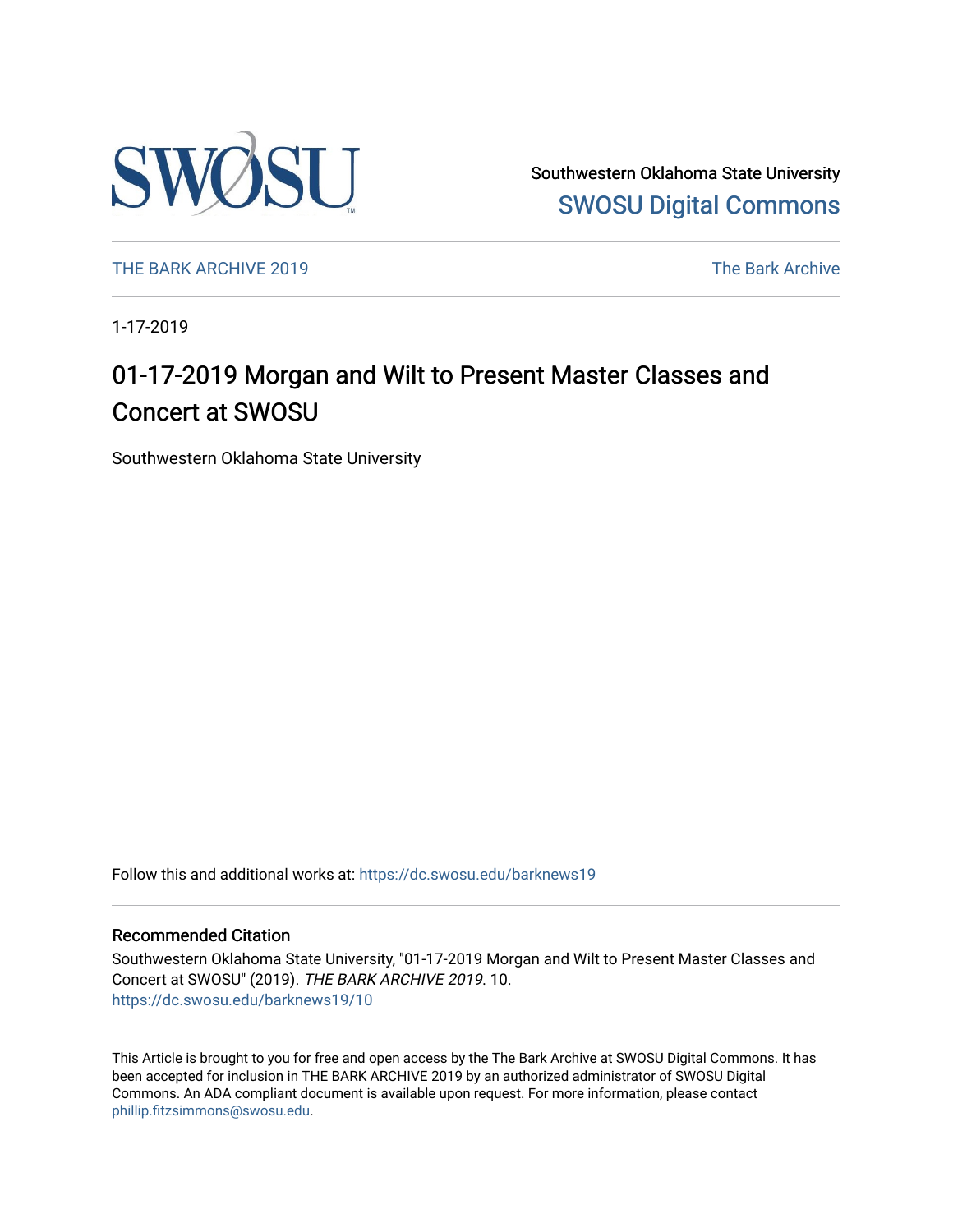

17 February, 2020

# **Morgan and Wilt to Present Master Classes and Concert at SWOSU**

Two master classes and a concert by internationally acclaimed trumpet player Huw Morgan and pianist/vocal coach Rebecca Wilt will be held Tuesday, January 22, at Southwestern Oklahoma State University in Weatherford.

All events are free and open to the public. The SWOSU Department of Music is sponsoring the activities.

Dr. Richard Tirk, associate professor of music at SWOSU, said the day will begin with a voice master class at 4 p.m. on the Fine Arts Center Auditorium stage followed by a trumpet master class in the Berrong Recital Hall. The concert, also in the recital hall, will begin at 8 p.m. and will feature music by French composers.

Morgan was the winner of the Prague Spring, Ellsworth Smith, Girolamo Fantini and Lieksa international trumpet competitions in 2016/2017. Recent concerto appearances include performances with the BBC National Orchestra, Northern Sinfonia, and the Irish Chamber Orchestra. In addition to his solo career, he also serves as principal trumpet in the Sinfonieorchester Basel (Switzerland) and is a guest professor at London's Royal Academy of Music and the Hochschule für Musik in Basel.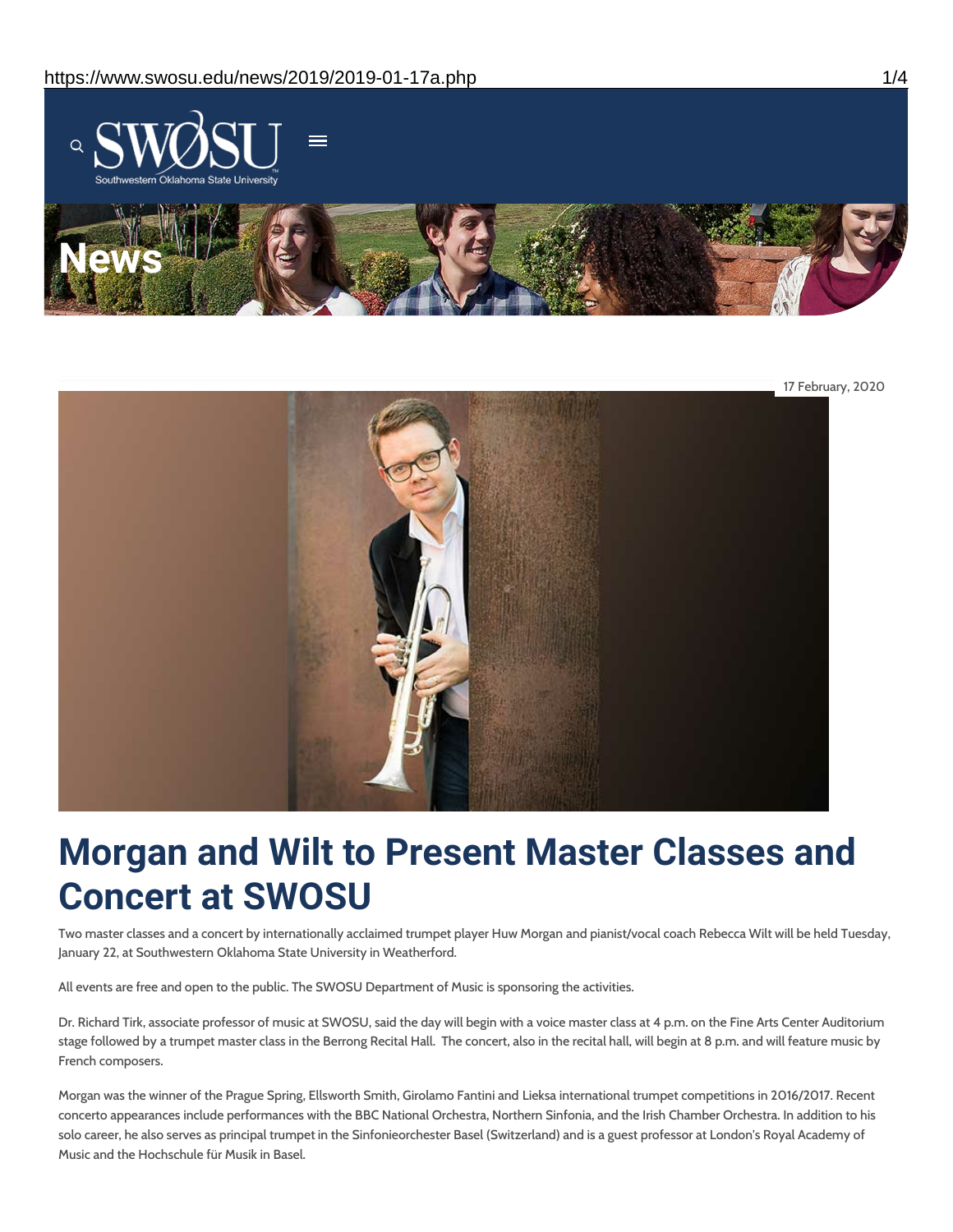#### https://www.swosu.edu/news/2019/2019-01-17a.php 2/4

Wilt has received national and international recognition as a virtuoso collaborative pianist. She has worked with many of the world's prominent wind instrument performers and vocalists. She has also served as pianist and vocal coach for several opera productions, including, *La Boheme, La Traviata, Cosi fan Tutte*, and*Die Fledermaus*, among others. She holds degrees in vocal coaching/accompanying and two degrees in vocal performance.

For more information, please contact the SWOSU Music Department at 580.774.3708.

| Academics                | D |
|--------------------------|---|
| Administration           | D |
| Alumni and Foundation    | D |
| Community                | D |
| Events                   | D |
| <b>Faculty and Staff</b> | D |
| Miscellaneous            | D |
| Sayre                    | D |
| <b>Students</b>          | D |
|                          |   |

| <b>Archive Links</b> |                  |
|----------------------|------------------|
| 2018                 | D                |
| 2019                 | D                |
| 2020                 | D                |
| Archive              | $\triangleright$ |
|                      |                  |



#### Weatherford Campus

100 Campus Drive Weatherford, OK 73096

Sayre Campus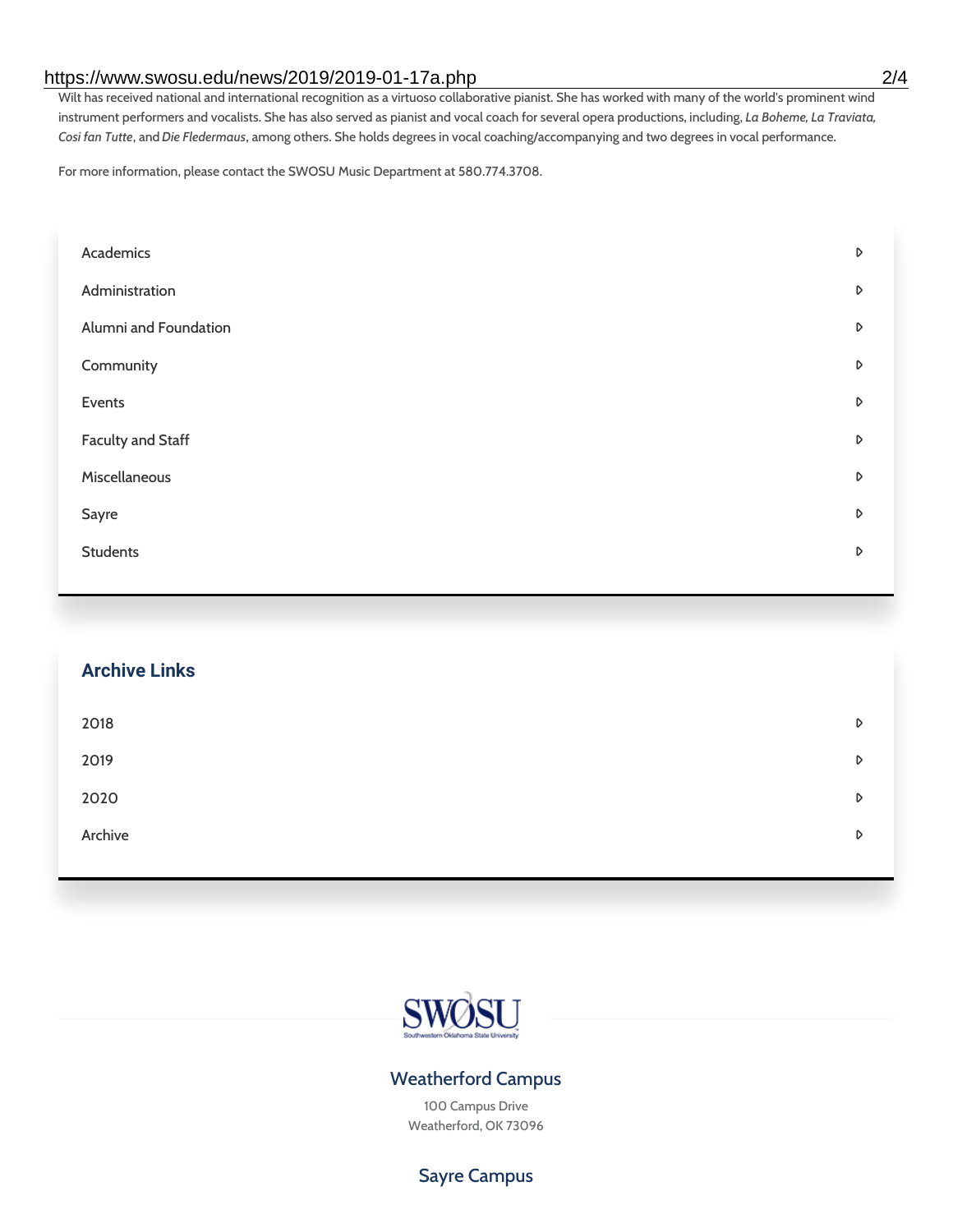409 E Mississippi Ave Sayre, OK 73662

### Connect to Us

fyom

Contact [Information](https://www.swosu.edu/about/contact.php)

[University/Facility](https://www.swosu.edu/about/operating-hours.php) Hours

[Campus](https://map.concept3d.com/?id=768#!ct/10964,10214,10213,10212,10205,10204,10203,10202,10136,10129,10128,0,31226,10130,10201,10641,0) Map

Give to [SWOSU](https://standingfirmly.com/donate)

Shop [SWOSU](https://shopswosu.merchorders.com/)



**[Directory](https://www.swosu.edu/directory/index.php)** [Calendar](https://eventpublisher.dudesolutions.com/swosu/) [Apply](https://www.swosu.edu/admissions/apply-to-swosu.php) [GoSWOSU](https://qlsso.quicklaunchsso.com/home/1267) [Jobs@SWOSU](https://swosu.csod.com/ux/ats/careersite/1/home?c=swosu)



Current [Students](https://bulldog.swosu.edu/index.php)

[Faculty](https://bulldog.swosu.edu/faculty-staff/index.php) and Staff

**Enrollment Management** [580.774.3782](tel:5807743782)

> **PR/Marketing** [580.774.3063](tel:5807743063)